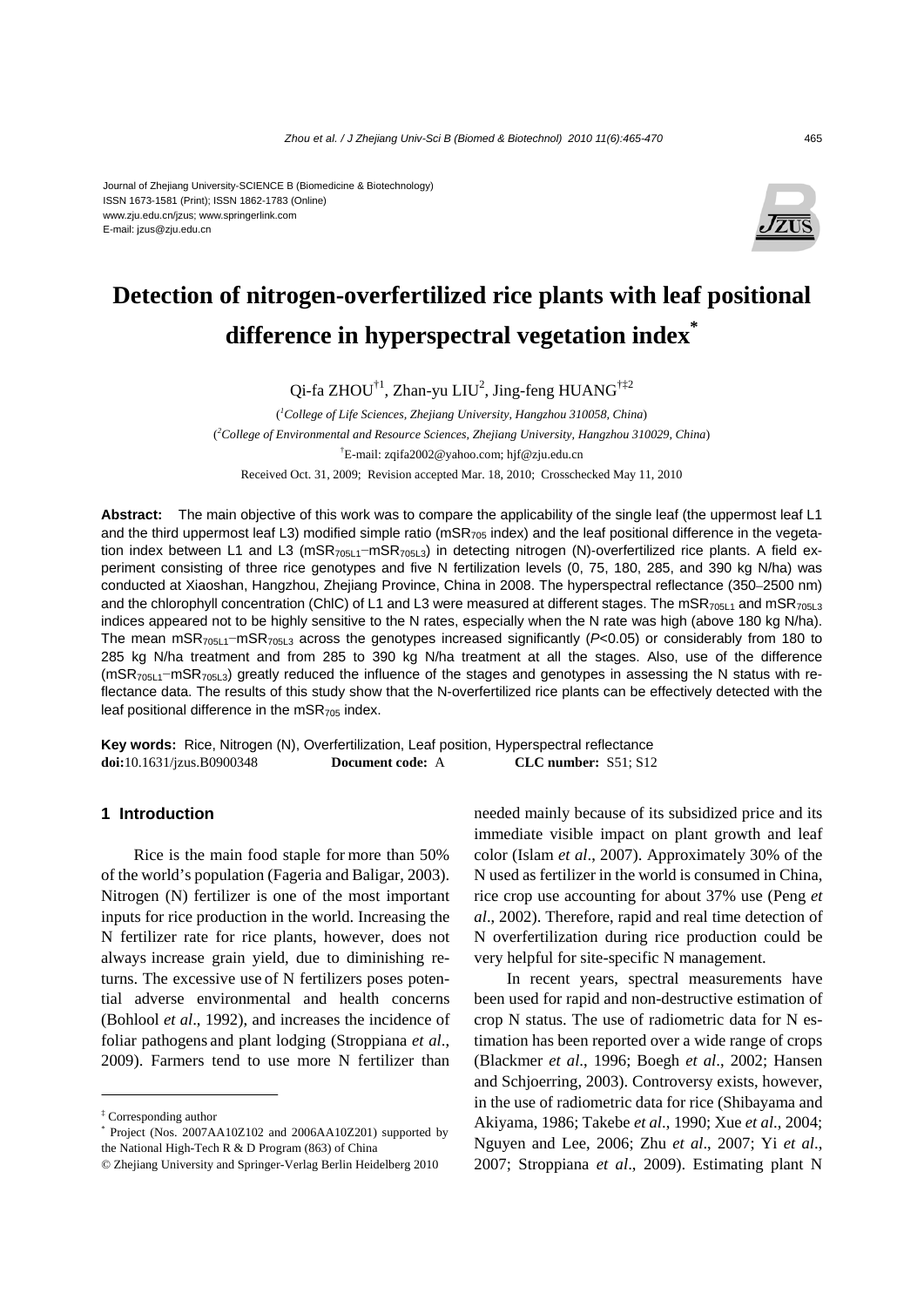status by spectral data is sometimes difficult as values may vary according to plant age, location, cultivar selection, and soil characteristic (Spaner *et al*., 2005). Particularly, N estimation for crops of high N and chlorophyll (Chl) contents using reflectance data may be difficult because crop reflectance may be insensitive to crops of high N and chlorophyll contents due to the saturated light adsorption in the chlorophylladsorption region (Thomas and Gausman, 1977).

N availability profoundly influences the distribution of leaf N, and thus leaf chlorophyll within a canopy profile as N is a highly variable element in the plant. Wang *et al*. (2006) showed that the leaf positional differences in N concentration in response to varied N rates could be a useful indication of plant N status in rice. It was implied that the leaf positional differences in N-sensitive or chlorophyll-sensitive hyperspectral indices might be useful for reducing the influences of some factors (e.g., locations and cultivar) on the critical hyperspectral index, thereby allowing for detection of plants with high N and chlorophyll contents by spectral data.

Previous research has paid little attention to detecting N overfertilization when assessing plant N status with the spectral approach. The main objectives of this work are (1) to test the applicability of the selected chlorophyll-sensitive hyperspectral index in detecting N-overfertilized rice plants and (2) to explore the feasibility of using the leaf positional differences in the chlorophyll-sensitive hyperspectral index for detecting N-overfertilized rice plants.

#### **2 Materials and methods**

#### **2.1 Field experiment**

A field experiment was conducted on a sandy loam soil from June to October in 2008 at the research farm of Xiaoshan Agricultural Sciences Research Institute, Xiaoshan, Hangzhou, Zhejiang Province, China  $(30°20' \text{ N}, 120°31' \text{ E})$ . Prior to planting, the original soil had 13.1 g/kg organic C, 5.6 mg/kg bicarbonate extractable P, 35.2 mg/kg exchangeable K, and 1.26 g/kg total N with pH 7.5 (soil:water 1:1 (w/v)). Three genotypes, Yongyou 8, Zhongzheyou 1, and Zhejing 22 of rice (*Oryza sativa* L.), were selected for study. A random block design was used with the three genotypes and five N rates  $(0, 75, 180, 180)$  285, and 390 kg N/ha). Forty percent of the N fertilizer (urea) was applied at pre-planting, 30% at the tillering stage, and 30% at initial heading. Each treatment was replicated three times. The plants were transplanted on July 8, 2008 and harvested on October 20, 2008.

## **2.2 Spectral measurement**

One whole rice plant from each plot was collected at panicle initiation, heading and milk stages, and transported to the lab for leaf reflectance measurements. The reflectance of the single leaf (the uppermost leaf L1 and the third uppermost leaf L3) on a randomly selected main stem was measured with an integrating sphere (Model LI-1800, LiCor Inc., Lincoln, NE, USA) coupled to a FieldSpec<sup>®</sup> model spectral radiometer (Analytical Spectral Devices, Boulder, CO, USA) in the wavelength range of 350–2500 nm around the midpoint of each leaf, each measurement of a leaf being the average of ten scans. The white reference was taken before each spectral measurement.

### **2.3 Leaf chlorophyll concentration determination**

After spectral measurements, leaves of 0.20 g from the middle part of each leaf were sampled for determination of leaf chlorophyll concentration (ChlC). The Chl a and Chl b concentrations per unit mass were measured spectrophotometrically using 80% (v/v) acetone as a solvent, employing the equations of Lichtenhaler and Wellburn (1983).

## **2.4 Data analysis**

Modified simple ratio [mSR705=(*R*750−*R*445)/ (*R*705−*R*445), where *R*750, *R*445, and *R*705 are the reflectance at 750, 445, and 705 nm, respectively (Sims and Gamon, 2002)] was used as the vegetation index (VI) for retrieving leaf ChlC. This VI was selected because it can reduce the effect of differences in leaf surface reflectance and is relatively insensitive to leaf structure (Sims and Gamon, 2002).

Statistical analysis was done with SPSS 16.0 (Chicago, IL, USA). An analysis of variance (ANOVA) was done to determine the significance of the effects of genotypes, stages, N level, and leaf position on the spectral index and ChlC. Factorial analyses of variance were conducted to determine the significance of the effects of genotypes, stages, and N levels on the VI and ChlC differences between L1 and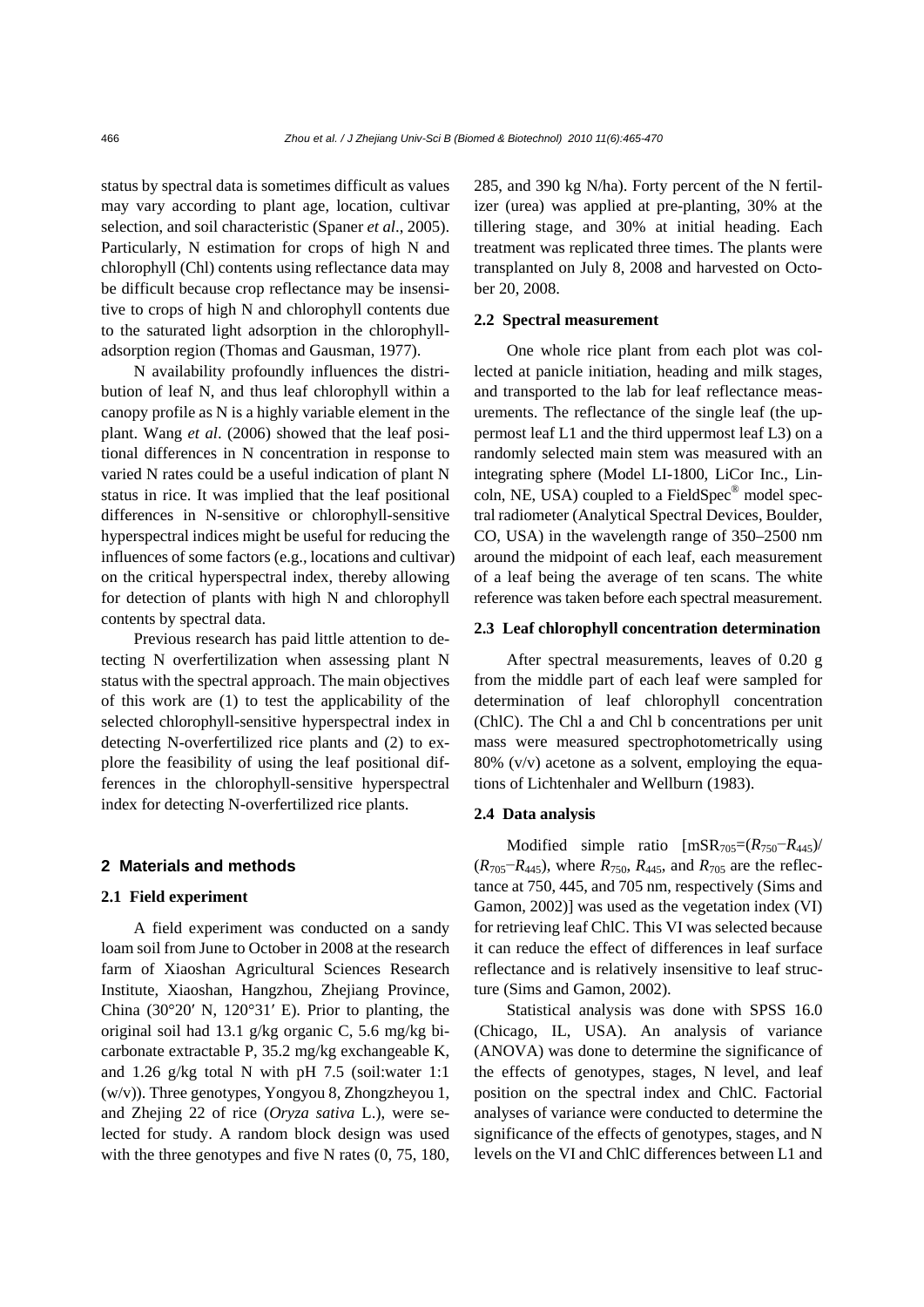L3. A linear contrast test was used to test the significance of the differences among the five N levels.

For the convenience of illustration, 0, 75, 180, 285, and 390 kg N/ha are designated as N0, N1, N2, N3, and N4, respectively, VIs of L1 and L3 are expressed as  $VI<sub>L1</sub>$  and  $VI<sub>L3</sub>$ , respectively, and the leaf ChlCs in L1 and L3 are expressed as  $ChIC<sub>L1</sub>$  and  $ChIC<sub>L3</sub>$ , respectively. The leaf positional difference in the VI between L1 and L3 is expressed as mSR<sub>705L1</sub> $$ mSR705L3 or VIL1−VIL3, and the ChlC difference between L1 and L3 is expressed as  $ChIC_{L1}-ChIC_{L3}$ .

## **3 Results**

# **3.1 Response of leaf chlorophyll to N rate**

The leaf ChlC ranged from 0.20 to 6.18 mg/g, indicating the leaf ChlC range was wide due to the genotypes, N treatments, stages, and leaf positions. As shown in Table 1, the genotype, the stage, and the N rate significantly affected (*P*<0.05) the leaf ChlC. A significant ( $P<0.05$ ) variation due to stage×genotype, stage×N rate, N rate×leaf position, N rate×genotype, stage×genotype×N rate, and genotype×N rate×leaf position interactions was also observed, although the effect of the leaf position on the leaf ChlC was insignificant (*P*>0.05). The N rate also affected significantly ( $P<0.05$ ) ChlC<sub>L1</sub>−ChlC<sub>L3</sub> (Table 2). As presented in Fig. 1 and Table 3, both the mean  $ChIC<sub>LI</sub>$ and the mean  $ChIC<sub>L3</sub>$  across the three stages and the three genotypes and across the three genotypes at each stage tended to increase with the N rate, although the N2 treatment appeared to have the highest  $ChIC<sub>LI</sub>$ among the N treatments at the milk stage. In particular,



**Fig. 1 Mean leaf chlorophyll concentrations (ChlCs) in response to the five N rates for the three genotypes at Xiaoshan, Hangzhou, Zhejiang Province, China in 2008** Values are means of all three genotypes and three stages for a given N level (*n*=27). Bars indicate standard errors

| China in 2008                   |                |                    |               |  |  |  |  |  |
|---------------------------------|----------------|--------------------|---------------|--|--|--|--|--|
| Source                          | df             | mSR <sub>705</sub> | ChIC          |  |  |  |  |  |
| S                               | 2              | $20.16***$         | ***<br>127.60 |  |  |  |  |  |
| G                               | $\overline{2}$ | $72.25***$         | 41.25***      |  |  |  |  |  |
| N                               | 4              | $27.61***$         | $67.28***$    |  |  |  |  |  |
| LP                              | 1              | 3.18               | 1.50          |  |  |  |  |  |
| $S \times G$                    | 4              | $9.07***$          | $7.15***$     |  |  |  |  |  |
| $S \times N$                    | 8              | $2.29*$            | $4.23***$     |  |  |  |  |  |
| $S\times LP$                    | 2              | 0.69               | 1.75          |  |  |  |  |  |
| $G \times N$                    | 8              | $2.15*$            | $3.98***$     |  |  |  |  |  |
| $G\times LP$                    | 2              | 0.52               | 0.02          |  |  |  |  |  |
| $N \times LP$                   | 4              | $7.59***$          | $10.86***$    |  |  |  |  |  |
| $S \times G \times N$           | 16             | $1.77*$            | $2.21*$       |  |  |  |  |  |
| $S \times G \times LP$          | 4              | 1.20               | 0.41          |  |  |  |  |  |
| $S \times N \times LP$          | 8              | 0.73               | 0.51          |  |  |  |  |  |
| $G\times N\times LP$            | 8              | 0.56               | $2.34*$       |  |  |  |  |  |
| $S \times G \times N \times LP$ | 16             | 0.30               | 0.51          |  |  |  |  |  |
| Error                           | 180            |                    |               |  |  |  |  |  |

**Table 1 Analysis of variance of the effects of stage (S), genotype (G), N fertilization rate (N), and leaf position (LP) on mSR705 index and leaf chlorophyll concentration (ChlC) of three rice genotypes grown under five N rates at Xiaoshan, Hangzhou, Zhejiang Province,** 

\* , \*\*, and \*\*\*: significant at 0.05, 0.01, and 0.001 levels, respectively

**Table 2 Analysis of variance of the effects of stage (S), genotype (G), and N fertilization rate (N) on the leaf**  positional difference values in mSR<sub>705</sub> and leaf chlo**rophyll concentration (ChlC) between the uppermost leaf (L1) and the third uppermost leaf (L3) of three rice genotypes grown under five N rates at Xiaoshan, Hangzhou, Zhejiang Province, China in 2008**

| Source                | df                            | $mSR_{705L1}$ – $mSR_{705L3}$ ChlC <sub>L1</sub> –ChlC <sub>L3</sub> |             |
|-----------------------|-------------------------------|----------------------------------------------------------------------|-------------|
| S                     | 2                             | 2.16                                                                 | $4.25^*$    |
| G                     | $\mathfrak{D}_{\mathfrak{p}}$ | 1.48                                                                 | 0.16        |
| N                     | 4                             | $21.98***$                                                           | $20.14***$  |
| $S \times G$          | 4                             | $3.73***$                                                            | 0.95        |
| $S \times N$          | 8                             | $2.55^*$                                                             | $5.34***$   |
| $G \times N$          | 8                             | 1.65                                                                 | $3.90^{**}$ |
| $S \times G \times N$ | 16                            | 0.87                                                                 | 0.87        |
| Error                 | 90                            |                                                                      |             |

\*, \*\*, and \*\*\*: significant at 0.05, 0.01, and 0.001 levels, respectively

the N4 treatment had the highest  $ChIC<sub>L3</sub>$  and the lowest  $ChIC_{L1}$ –Chl $C_{L3}$  among the five N levels at all the stages (Table 3).

#### **3.2 Response of the VI to the N rate**

As shown in Table 1, the genotype, stage, and N rate affected significantly ( $P < 0.05$ ) the mSR<sub>705</sub> index. A significant (*P*<0.05) variation due to stage×genotype,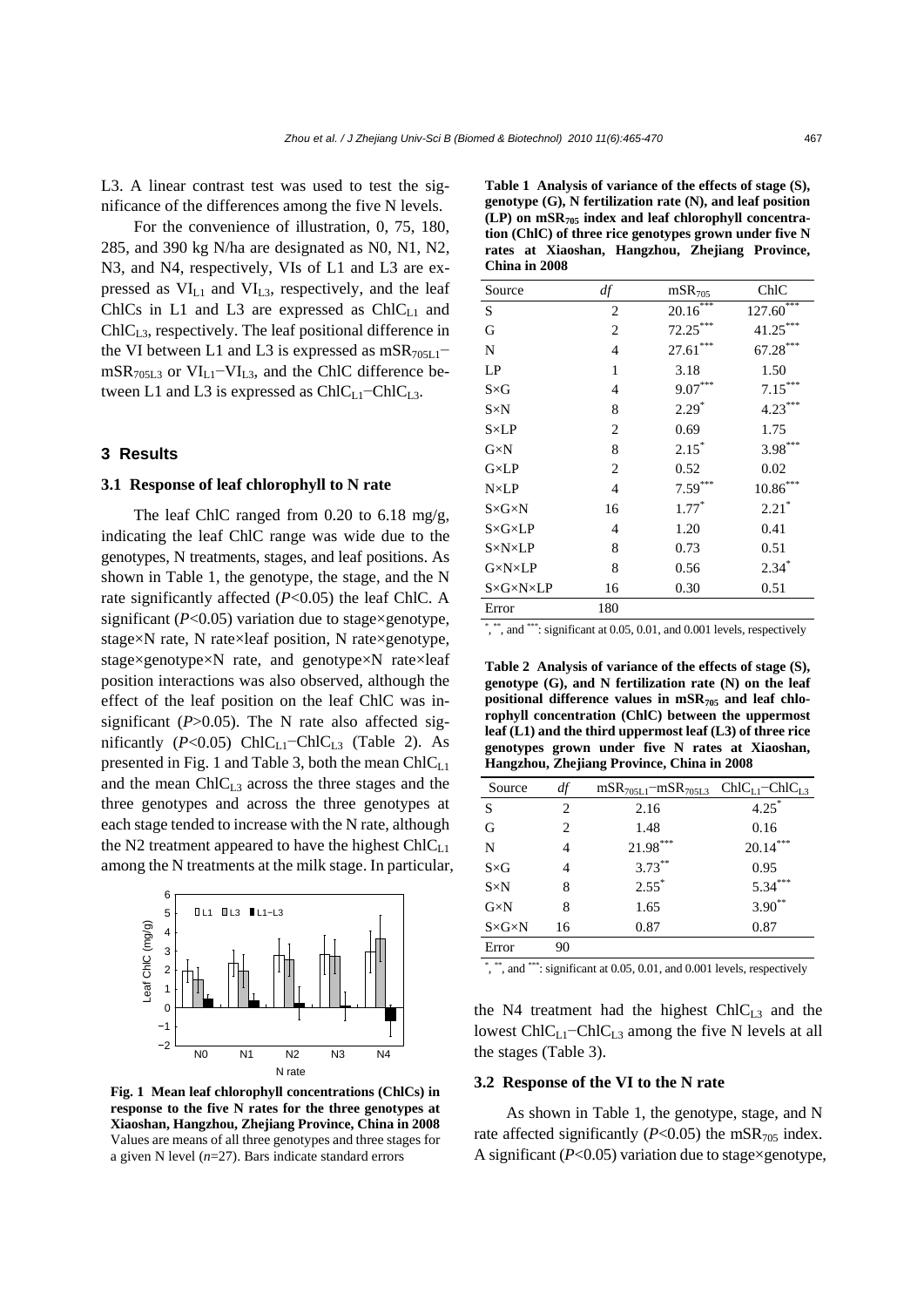| Stage                 | N level        | $mSR$ <sub>705L1</sub> | mSR <sub>705L3</sub> | $mSR_{705L1}$ – $mSR_{705L3}$ | $ChIC_{L1}$ (mg/g) | $ChIC_{L3} (mg/g)$ | $ChIC_{L1}$ -Chl $C_{L3}$ (mg/g) |
|-----------------------|----------------|------------------------|----------------------|-------------------------------|--------------------|--------------------|----------------------------------|
| Panicle<br>initiation | N <sub>0</sub> | 2.39a                  | 2.27a                | 0.12a                         | 2.27a              | 1.85a              | 0.42a                            |
|                       | N1             | 2.65 <sub>b</sub>      | 2.51 <sub>b</sub>    | 0.14a                         | 2.76a              | 2.56b              | 0.20a                            |
|                       | N <sub>2</sub> | 2.62 <sub>b</sub>      | 2.64b                | $-0.02b$                      | 2.68a              | 3.03c              | $-0.35b$                         |
|                       | N <sub>3</sub> | 2.59 <sub>b</sub>      | 2.67 <sub>b</sub>    | $-0.08b$                      | 2.66a              | 3.02c              | $-0.36b$                         |
|                       | N4             | 2.59 <sub>b</sub>      | 2.72 <sub>b</sub>    | $-0.13b$                      | 2.96b              | 3.33d              | $-0.37b$                         |
| Heading               | N <sub>0</sub> | 2.69a                  | 2.36a                | 0.33a                         | 2.27a              | 1.89a              | 0.38a                            |
|                       | N1             | 2.62a                  | 2.36a                | 0.26a                         | 2.62a              | 2.30a              | 0.32a                            |
|                       | N <sub>2</sub> | 3.06 <sub>b</sub>      | 2.96b                | 0.10 <sub>b</sub>             | 3.23 <sub>b</sub>  | 3.07 <sub>b</sub>  | 0.16a                            |
|                       | N <sub>3</sub> | 2.93 <sub>b</sub>      | 2.91b                | 0.02 <sub>b</sub>             | 3.67cd             | 3.10 <sub>b</sub>  | 0.57a                            |
|                       | N4             | 2.89 <sub>b</sub>      | 3.06 <sub>b</sub>    | $-0.15c$                      | 3.97d              | 4.63c              | $-0.66b$                         |
| Milk                  | N <sub>0</sub> | 2.32a                  | 2.04a                | 0.28a                         | 1.31a              | 0.72a              | 0.59a                            |
|                       | N1             | 2.57a                  | 2.18a                | 0.39a                         | 1.67ab             | 0.98a              | 0.69a                            |
|                       | N <sub>2</sub> | 2.83 <sub>b</sub>      | 2.67 <sub>b</sub>    | 0.16a                         | 2.48c              | 1.53 <sub>b</sub>  | 0.95a                            |
|                       | N <sub>3</sub> | 2.71 <sub>b</sub>      | 2.72 <sub>b</sub>    | $-0.01b$                      | 2.08 <sub>bc</sub> | 2.07 <sub>bc</sub> | 0.01 <sub>b</sub>                |
|                       | N4             | 2.46a                  | 2.96b                | $-0.50c$                      | 1.94b              | 3.02c              | $-1.08c$                         |
| $- - -$               |                | 0.11.1                 |                      |                               | $\sim$ $\sim$      |                    |                                  |

Table 3 Mean mSR<sub>705</sub> and leaf chlorophyll concentration (ChlC) values of the uppermost leaf (L1) and the third **uppermost leaf (L3) and the difference values between L1 and L3 in response to the five N rates for the three genotypes at different stages at Xiaoshan, Hangzhou, Zhejiang Province, China in 2008** 

Values are means of all three genotypes for a given N level (*n*=9). Comparison of the means was done by linear contrast test. Values denoted with different letters are significant among the five N levels at the 0.05 level

stage×N rate, N rate×leaf position, N rate×genotype, and stage×genotype×N rate interactions was also observed for the VI, although the effect of the leaf position on the VI was insignificant (*P*>0.05). The results indicated that the VI varied greatly with the four factors.

The N rate had a significant (*P*<0.05) effect on  $mSR_{705L1}$ −mSR<sub>705L3</sub>, but the effects of stage and genotype on mSR<sub>705L1</sub>−mSR<sub>705L3</sub> became insignificant (*P*>0.05) (Table 2). The results indicated that the influences of stage and genotype could be greatly reduced when mSR705L1−mSR705L3 instead of  $mSR_{705L1}$  or  $mSR_{705L3}$  was used in assessing the N status by reflectance data.

As shown in Table 3, the values of  $mSR<sub>705</sub>$ tended to increased with the N level from N0 to N2 at all the stages for both L1 and L3. The differences in the VI were considerable, although not always significant, between N0 and N1 treatments. The mean values of the VI were not significantly (*P*>0.05) different among N2, N3, and N4 except that the N4 treatment had significantly (*P*<0.05) lower IV than N2 or N3 treatment at milk stage, indicating that the VI was not sensitive to the high N levels (above N2).

The mean mSR<sub>705L1</sub> $-mSR_{705L3}$  across the genotypes decreased from N2 treatment to N4 treatment at all the stages, and was significantly (*P*<0.05) higher at heading and milk in N2 and N3 treatments than in N4 treatment. The difference in the mean mSR $_{705L1}$ − mSR705L3 was considerable, although not always significant, between N2 and N3 treatments at all the stages. The mSR<sub>705L1</sub>-mSR<sub>705L3</sub> appeared, however, to be poor in separating N0 and N1 treatments. The results indicated that mSR705L1−mSR705L3 was sensitive to the high N levels, although it was not sensitive to changes at low N levels (N0 and N1). The Noverfertilized rice plants (N4 treatment) were characterized with the lowest and most negative values of  $mSR_{705L1}-mSR_{705L3}$ .

The ChlC-mSR $_{705}$  relationships were positive and significant  $(P<0.05)$ , but not robust as the coefficient was 0.49 and 0.64 (*n*=135), respectively, in L1 and L3, implying that the single leaf VI was not a robust estimator of the leaf ChlC across the genotypes and stages. Fig. 2 shows that the  $mSR_{705}$  index tends to increase with the leaf ChlC, but becomes insensitive to changes in high leaf ChlC (above 3.5 mg/g).

## **4 Discussion**

The chlorophylls contain a large proportion of total leaf N. Therefore measurements of ChlC can provide an accurate indirect assessment of plant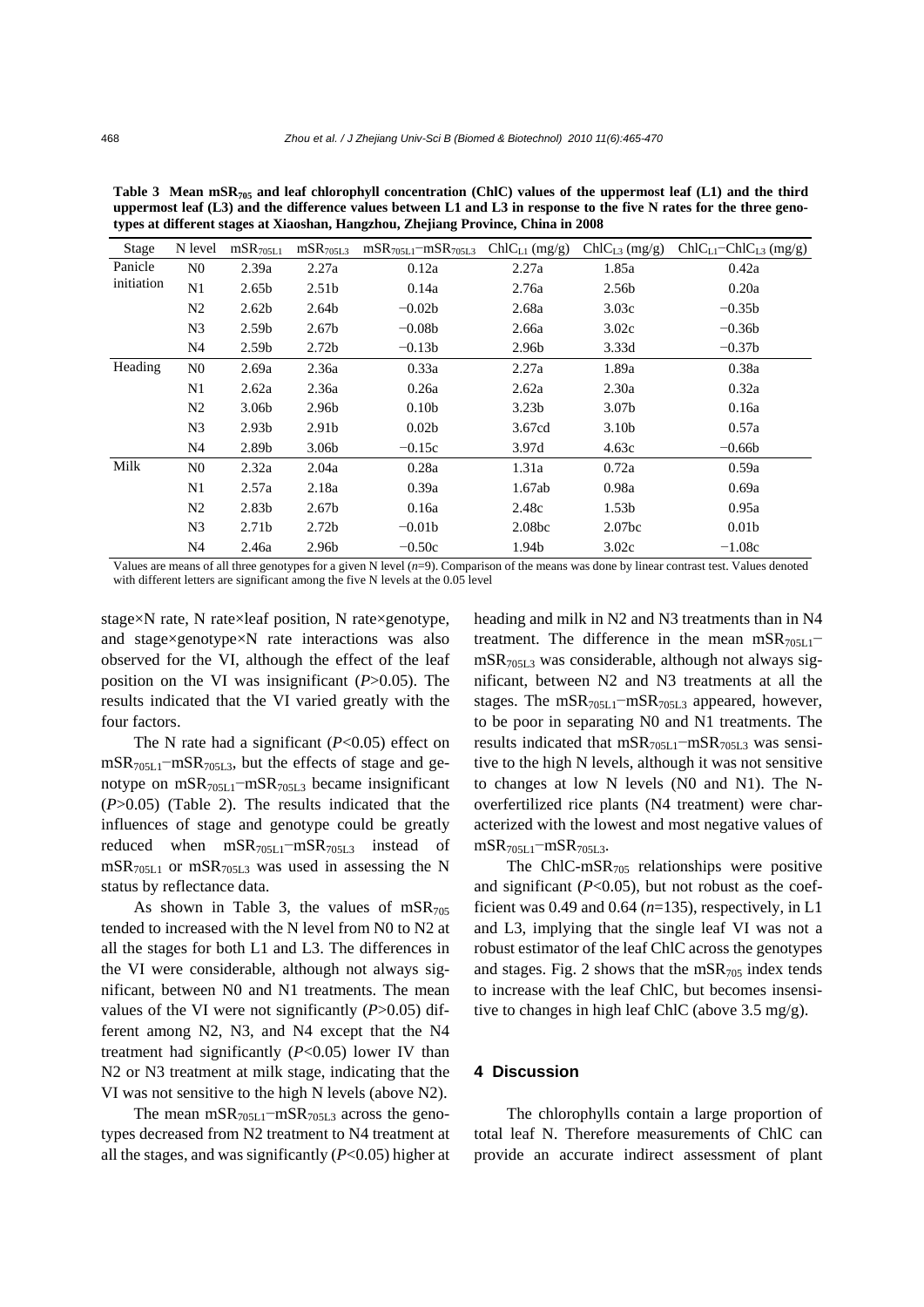

Fig. 2 Relationship between mSR<sub>705</sub> and leaf chloro**phyll concentration (ChlC)**  (a) The first uppermost leaf L1; (b) The third uppermost

leaf L3

nutrient status (Moran *et al*., 2000). The results of this study further confirm that leaf ChlC can be used to assess rice N status. At the milk stage, N2 treatment appeared to have the highest ChlC in the flag leaves, but N3 and N4 treatments still had a remarkably higher ChlC than N2 treatment in L3, which might be attributed to a feedback mechanism in response to N remobilization from the leaves to the grain.

The single leaf hyperspectral index appeared not to be highly sensitive to the N rates, especially under high N conditions. This might be partly explained by the fact that VI might not be sensitive to high ChlC, since a relatively low content of chlorophyll is sufficient to saturate absorption in the chlorophylladsorption region (Thomas and Gausman, 1977).

The leaf position did not statistically influence  $mSR<sub>705</sub>$  or leaf ChlC. The N rate×leaf position interaction, however, significantly (*P*<0.05) influenced both the  $mSR_{705}$  and leaf ChlC (Table 1), and the N rate was found to significantly  $(P<0.05)$  influence both mSR<sub>705L1</sub>−mSR<sub>705L3</sub> and ChlC<sub>L1</sub>−ChlC<sub>L3</sub> (Table 2). Therefore, the  $VI_{L1}$ - $VI_{L3}$  can be used to assess rice N status. The VIL1−VIL3 appeared to be useful, while both the  $VI_{L1}$  and the  $VI_{L3}$  performed poorly in separating N2, N3, and N4 treatments, possibly because the use of the  $VI<sub>L1</sub>–VI<sub>L3</sub>$ , instead of the single leaf hyperspectral index, can greatly reduce the influence of the genotypes and the stages, and relatively enlarge the VI differences among the high N treatments (Table 3). The VI<sub>L1</sub>−VI<sub>L3</sub> appeared, however, not to be as effective as the single leaf VI in separating N0 and N1 treatments, corresponding to the insignificant ( $P > 0.05$ ) difference in the ChlC<sub>L1</sub>–ChlC<sub>L3</sub> between the two treatments. The results suggest that combined analyses of the  $VI<sub>L1</sub>$ ,  $VI<sub>L3</sub>$ , and  $VI<sub>L1</sub>–VI<sub>L3</sub>$ are needed when assessing plant N status with hyperspectral reflectance data.

The ChlC-VI relationship was not robust in both L1 and L3. The relationship would be improved if the ChlC was expressed on the basis of area. The wide range of leaf ChlC might also influence the ChlC-VI relationship, since the VI was not sensitive to high leaf ChlC.

# **5 Conclusions**

The single leaf hyperspectral index  $mSR_{705}$  appeared not to be highly sensitive to the N rates, especially when the N rate was high (above N2). The leaf positional differences in the VI appear to be sensitive to the high N rates at all the stages, which could be explained by the fact that the influence of stages and genotypes can be greatly reduced, and that the treatment differences among the high N level treatments are relatively enlarged by using the  $VI_{L1}-VI_{L3}$  instead of the  $VI<sub>L1</sub>$  or the  $VI<sub>L3</sub>$  in assessing the N status via reflectance data. The N-overfertilized rice plant (N4 treatment) was characterized with the lowest and most negative value of the  $VI<sub>L1</sub>–VI<sub>L3</sub>$  at all the stages. The results in this study suggest that the leaf positional differences in the VI can be used to effectively detect the rice plants with N overfertilization.

#### **References**

- Blackmer, T.M., Schepers, J.S., Varvel, G.E., Walter-Shea, E.A., 1996. Nitrogen deficiency detection using reflected shortwave radiation from irrigated corn canopies. *Agronomy Journal*, **88**(1):1-5.
- Boegh, E., Soegaard, H., Broge, N., Hasager, C.B., Jensen, N.O., Schelde, K., Thomsen, A., 2002. Airborne multispectral data for quantifying leaf area index, nitrogen concentration, and photosynthetic efficiency in agriculture.